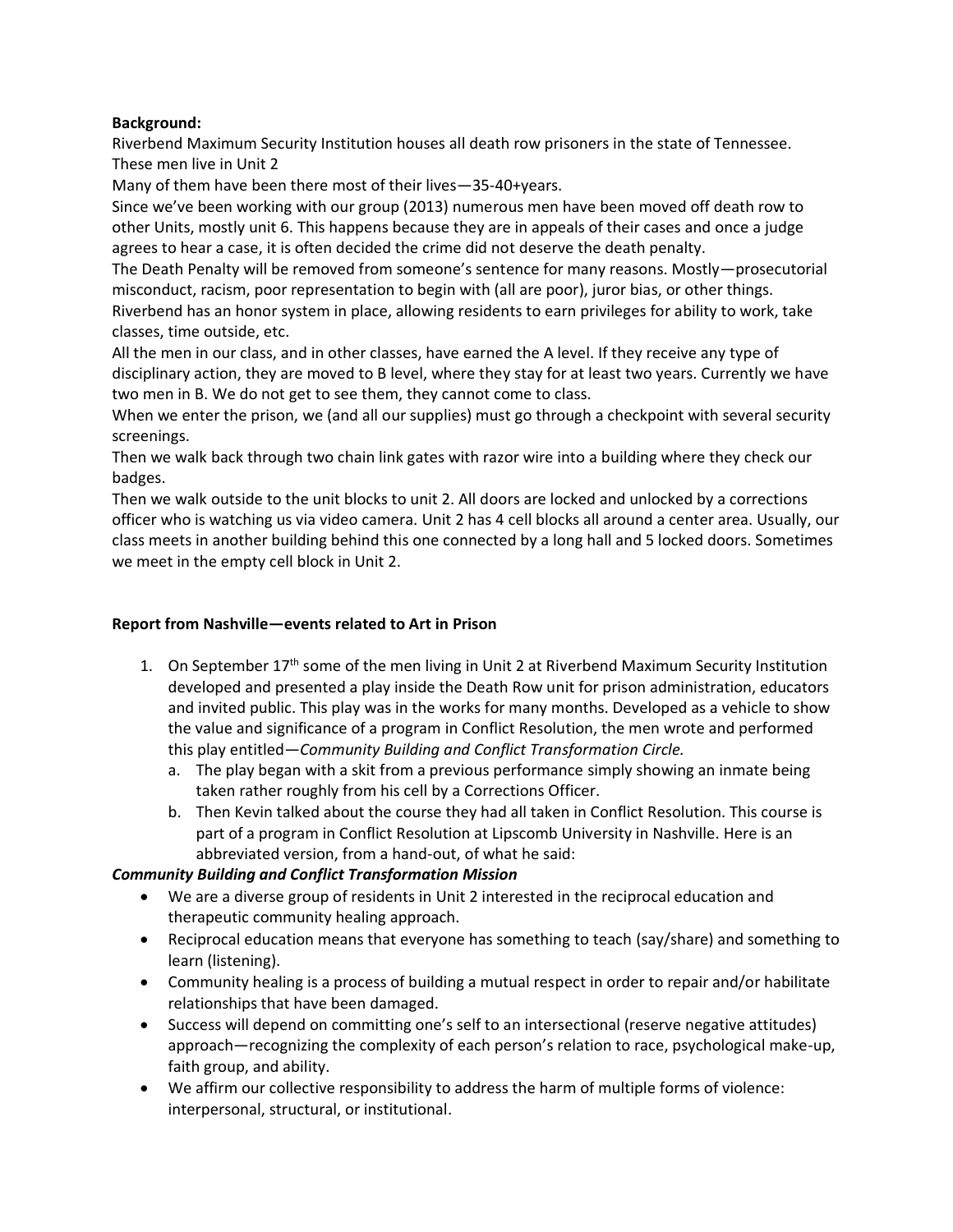• In everything we do, we should aim towards conciliation, habilitation, as well as transformative healthy ideas that will be non-violent in nature, producing harmony between residents and staff within the R.M.S.I. community.

Conflict Transformation Course: this twenty-week, 40 hour course is designed to advance the proposes and pedagogy of the Schools for Alternative Learning and Transformation (SALT) program by providing the substance and content of conflict management (CM) education taught in undergraduate and graduate courses at Lipscomb University Institute for Conflict Management. This seasoned faculty brings collective knowledge, skills, abilities, and situation-specific experience essential for building conflict management knowledge in this unique learning community. Students who have successfully completed course of study may be awarded a Certificate of Achievement in Conflict Management by the academic leadership of ICM and SALT. Seventeen men have completed this course in Unit 2—four of them have been moved off death row and one additional member, Abu Ali, will be moving to Unit 6 (general population) soon. Our first graduation in Unit 6 was held this last spring with seven graduates.

We appreciate the cooperation from Riverbend Maximum Security Institution, and we are deeply thankful for the ongoing support from Unit Manager Keys and Warden Mays. RMSI signed off on our mediation process and the men have successfully negotiated a number of incompatibles, several disciplinary disputes and many everyday conflicts.

- *c.* Then Akil read a poem. *( I was planning to get a copy last Thursday night but they had lock down at the prison and we weren't able to have our class. I'll get it this week. )*
- d. Then two men enacted a conflict as it might take place inside, including one of the corrections officers, playing the role of a corrections officer, moving everyone back to their cells. Kevin asked the corrections officer if he could try mediation with the two men in conflict. She said there was a procedure but would ask. Once it was agreed resolution could continue, the men acted out their parts to show us what conflict resolution between the inmates might look like. This part of the mediation is done completely by the incarcerated men. Only if mediation doesn't work, is the prison involved with disciplinary action.
- *e.* The audience was asked to line up and walk around the cell block. *(the play was taking place in an empty cell block that we sometimes use for class if there isn't a corrections officer to watch A block, which is where the classroom and library are located.).* All the cells were empty except one. In it, Donald was sitting on a bunk with his head in his hands. Once we walked all the way around, we were asked to walk back. This time Donald was lying on the floor of the cell with blood on his shirt. After we all sat back down, he came out and told us about his struggle with mental illness. He had been in and out of mental institutions for 6 years prior to committing the crime that put him on death row. His talk was a pea for more mental health services.
- f. Oscar told a story from his high school years when he first became aware of racism. His story punctuated the problems caused by racism, both inside and outside of prison.
- g. Kevin gave a conclusion. We had a Q and A. Abu Ali sang Amazing Grace. We left.
- 2. The second thing I want to talk about is this situation with Abu Ali. So as not to make this too much to read. Abu Ali is scheduled to be executed April 16 of next year. His attorney was able to get a judge to rehear his case based on prosecutorial misconduct and racism in jury selection. The judge agreed it was unfair and agreed the death penalty would be removed from his sentence and he would serve life in prison. He has already been on death row for 35 years. Needless to say, we were all really happy. However, last Friday, the Attorney General for the